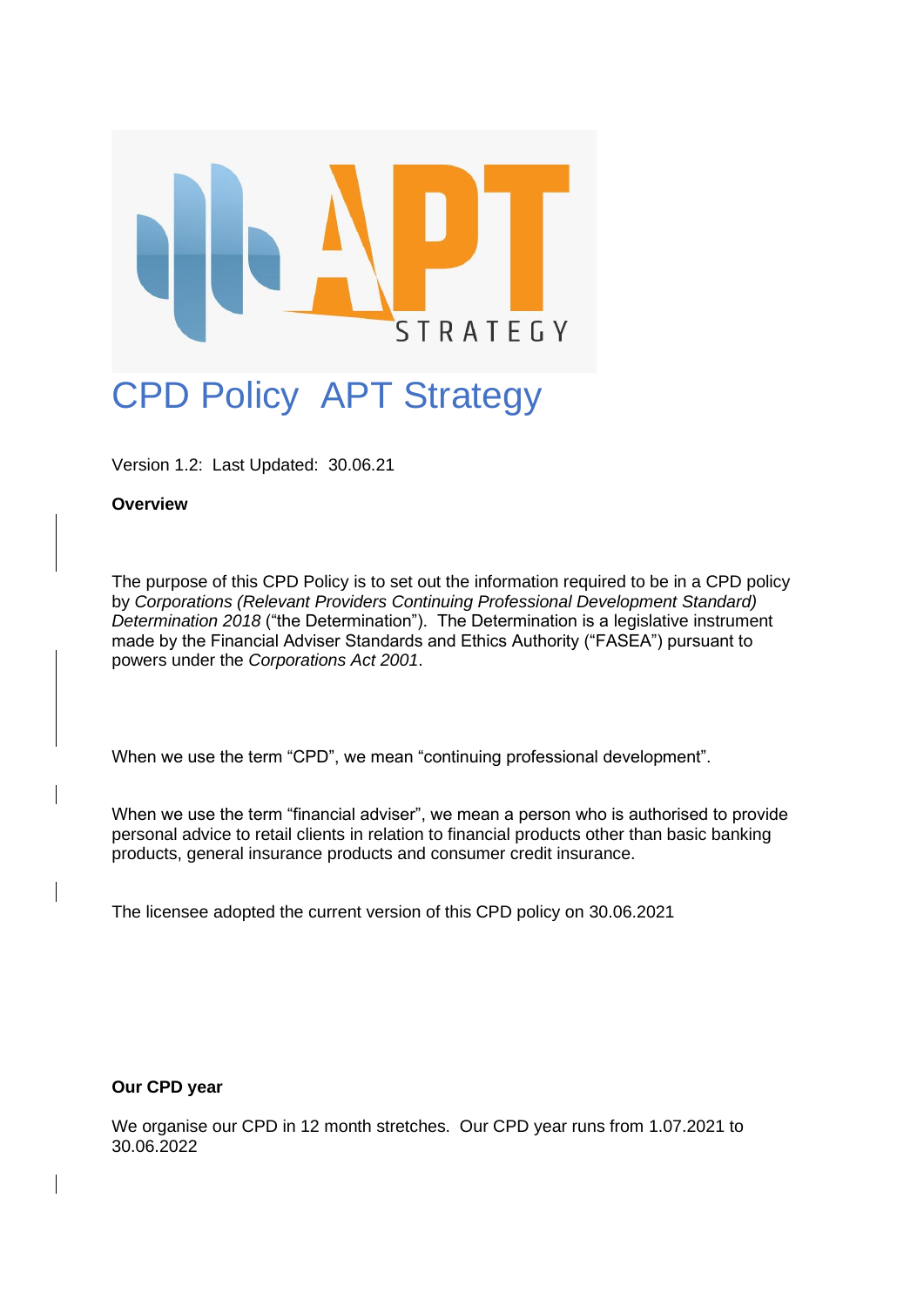#### **Assisting financial advisers**

The licensee will make appropriate resources and opportunities available to the financial adviser to enable the financial adviser to meet the CPD requirements imposed by FASEA.

It also includes providing CPD opportunities to financial advisers – for example, by providing CPD activities internally or funding attendance at external CPD activities. Where a financial adviser is affected by unexpected circumstances which significantly affect their work hours, the licensee will provide additional assistance to help them meet their CPD requirements.

# **CPD Plans**

Each financial adviser is required by law to prepare a CPD plan for themselves for each CPD year, before the start of each CPD year. The CPD plan may be amended at any time.

The licensee will assist each financial adviser to meet this requirement. This will be done by the Training Manager preparing a CPD plan and register for each financial adviser for each CPD year, before the start of that CPD year.

In preparing each CPD plan and register, the Training Manager will take into account:

- the minimum CPD requirements imposed by FASEA;
- performance of the financial adviser over the previous 12 month period; and
- the needs of the licensee.

The CPD plan and register will identify areas in which the financial adviser will improve, develop and extend their competence, knowledge and skills. It will describe the qualifying CPD activities the financial adviser will complete during the CPD year in order to address these areas.

Where relevant, the CPD plan and register will also address requirements for:

- -Responsible Managers
- Tax agent registration

The law requires the licensee to monitor implementation of each financial adviser's CPD plan. To this end, the CPD plan and register will also act as a register of the training activities undertaken by the financial adviser. The Training Manager will update the CPD plan and register after each activity is completed to reflect that the activity has been completed.

When a person becomes a financial adviser for the first time, whether they are joining the licensee at that point or have previously been with the licensee during their "provisional relevant provider" year, and it is after the start of the licensee's CPD year, the licensee will prepare a CPD plan ad register for that financial adviser no later than three months after the person becomes a financial adviser.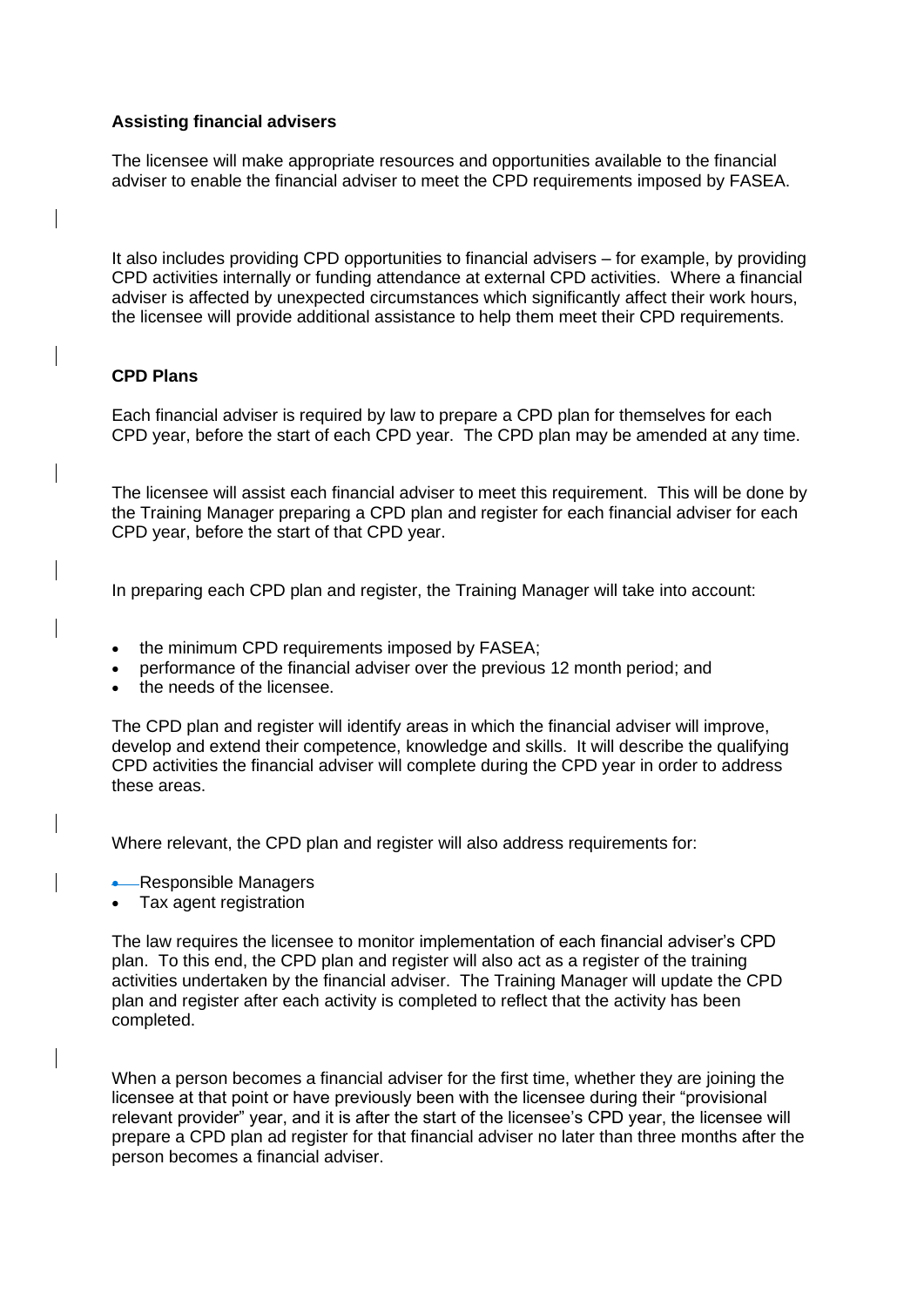#### **Career breaks**

Where a financial adviser has not been practising, or has not been authorised, as a financial adviser for a continuous period of two years or more, the law states that a financial adviser can only resume practice under our Australian financial services licence ("AFSL") once the licensee approves their CPD plan for the first year after them resuming practice.

We will only approve a CPD plan in these circumstances where we are satisfied that the plan is appropriate to address gaps in the financial adviser's competence, knowledge and skills arising from the financial adviser's absence from practice.

The preparation and approval of the CPD plan will be made by the Training Manager of the licensee. The Training Manager will consider:

- an opinion from the financial adviser as to their areas of need
- the proposed areas in which the financial adviser previously practised and in which they are now expected to practice
- developments since the financial adviser ceased practice or ceased being authorised, in relation to products, markets, technology and regulation, in light of the financial adviser's previous and expected areas of practice.

The CPD plan will identify areas in which the financial adviser will improve, develop and extend their competence, knowledge and skills. It will describe the qualifying CPD activities the financial adviser will complete during the CPD year in order to address these areas.

## **Assessment and approval of CPD activities**

An activity which a financial adviser may put towards meeting their CPD requirements is known as a "qualifying CPD activity".

The law requires the licensee to approve enough qualifying CPD activities to enable each financial adviser to ensure that 70 per cent of their minimum number of CPD hours are acquired from activities approved by the licensee. In order to approve an activity, the licensee must be satisfied that the activity is a qualifying CPD activity.

Formal relevant education provided by one of the following entities automatically amounts to a qualifying CPD activity without consideration of further criteria ("formal qualifying CPD activity"):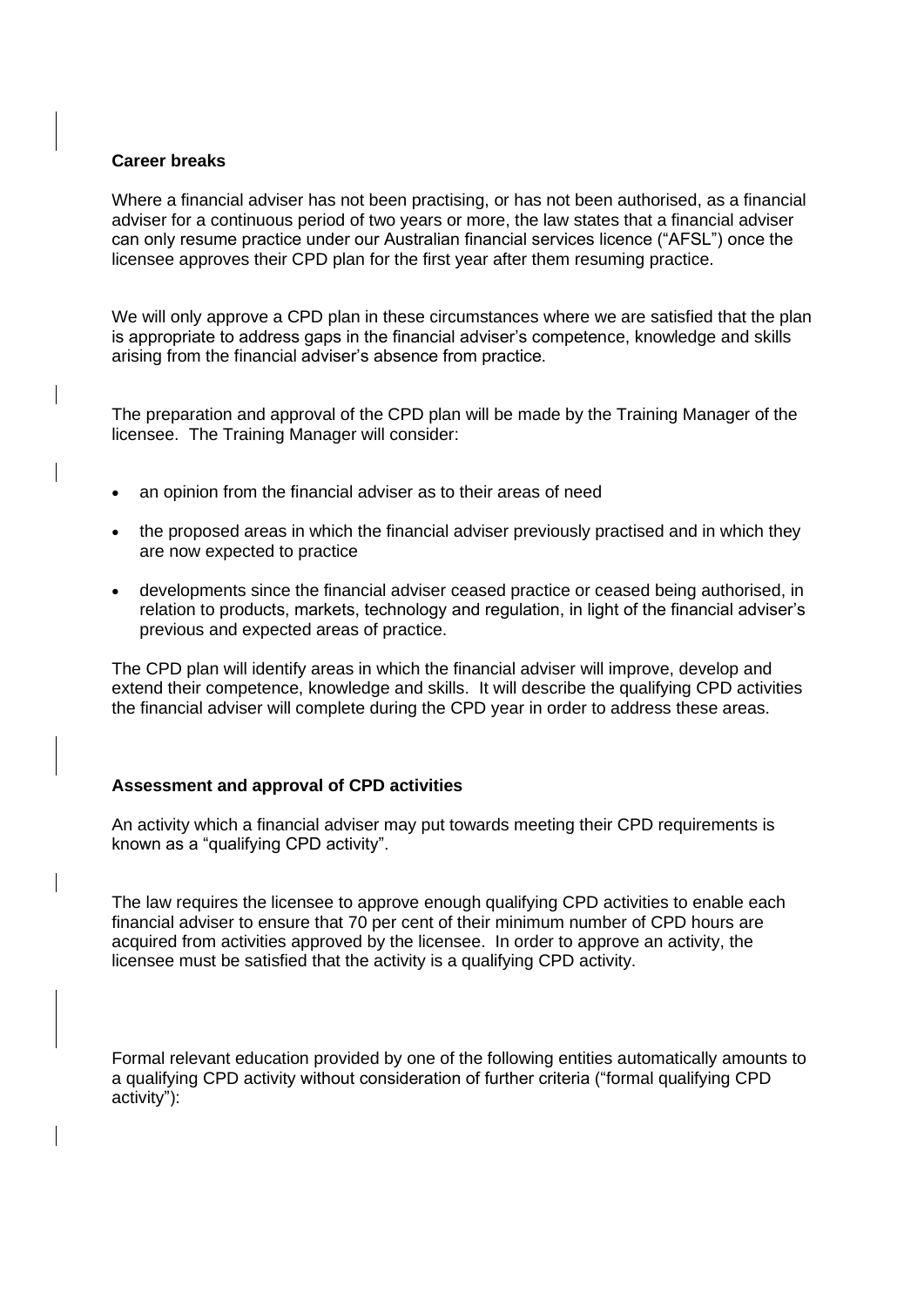- an entity registered under the *Territory Education Quality and Standards Agency Act 2011*
- a training organisation listed on the National Register as a registered training organisation, as described in the *National Vocational Education and Training Regulator Act 2011* (and corresponding State legislation)
- a professional association.

Formal qualifying CPD activities include:

- a degree or equivalent qualification approved under the *Corporations (Relevant Providers Degrees, Qualifications and Courses Standard) Determination 2018*
- education or training provided or approved by a professional association
- formal education or training study towards qualifications or designations relevant to practice as a financial adviser.

An activity will also be a qualifying CPD activity if it:

- is in a CPD area set by FASEA;
- has sufficient intellectual or practical content;
- the activity primarily deals with matters related to the provision of financial product advice, financial advice services and financial advice business;
- except where the activity is professional or technical reading, the activity is led or conducted by one or more persons who are appropriate and have sufficient standing, expertise, academic qualifications and/or practical experience; and
- is designed to enhance financial advisers' knowledge and skills in areas that are relevant to the provision of financial product advice and financial advice services.

When deciding whether to approve a qualifying CPD activity, the Training Manager will consider:

- whether the activity is a formal qualifying CPD activity;
- where the activity is not a formal qualifying CPD activity, whether it is nevertheless, in the view of the Training Manager, a qualifying CPD activity pursuant to the five bullet points above ("the criteria"); and
- where the activity is, in the opinion of the Training Manager, a qualifying CPD activity, whether the licensee should approve it.

When assessing whether an activity meets the criteria, the Training Manager will consider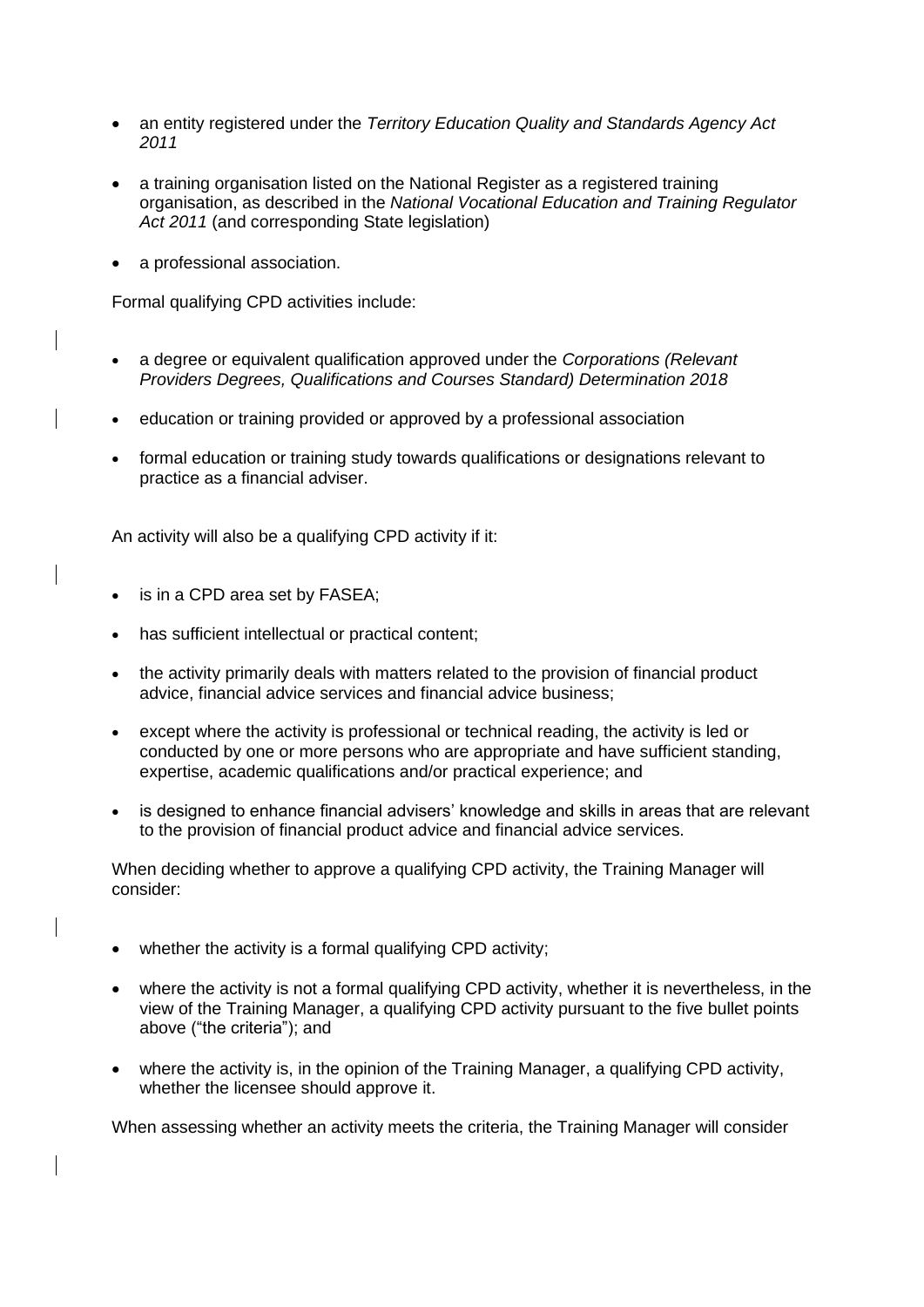• the qualifications and/or reputation of the provider of the CPD activity (both the individual and, where relevant, the business on behalf of which the training is provided);

any course outline or learning outcomes provided by the provider

CPD areas set by FASEA are as follows.

| <b>CPD</b> area            | <b>Content of CPD activity</b>                               |
|----------------------------|--------------------------------------------------------------|
| Technical competence       | The activity is designed to enhance participants'            |
|                            | technical proficiency and ability to develop and provide     |
|                            | advice strategies that are appropriate to the objectives,    |
|                            | financial situation and needs of different classes of retail |
|                            | clients.                                                     |
| Client care and practice   | The activity is designed to enhance participants' ability    |
|                            | to act as a client-centric practitioner in advising retail   |
|                            | clients.                                                     |
| Regulatory compliance and  | The activity is designed to enhance participants'            |
| consumer protection        | understanding of applicable legal obligations and how to     |
|                            | comply with them.                                            |
| Professionalism and ethics | The activity is designed to enhance participants'            |
|                            | capacity to act as an ethical professional.                  |
| General                    | The activity is designed to maintain and extend              |
|                            | participants' professional capabilities, knowledge and       |
|                            | skills, including keeping up to date with regulatory,        |
|                            | technical and other relevant developments, but is not in     |
|                            | an area referred to in another item in this table.           |

When approving a qualifying CPD activity, the licensee will specify the maximum number of hours that can be counted for that activity. If a CPD activity is able to count across more than one CPD area, the licensee will count it as being in the CPD area to which it predominantly relates. The licensee will ensure that there is no double counting of hours.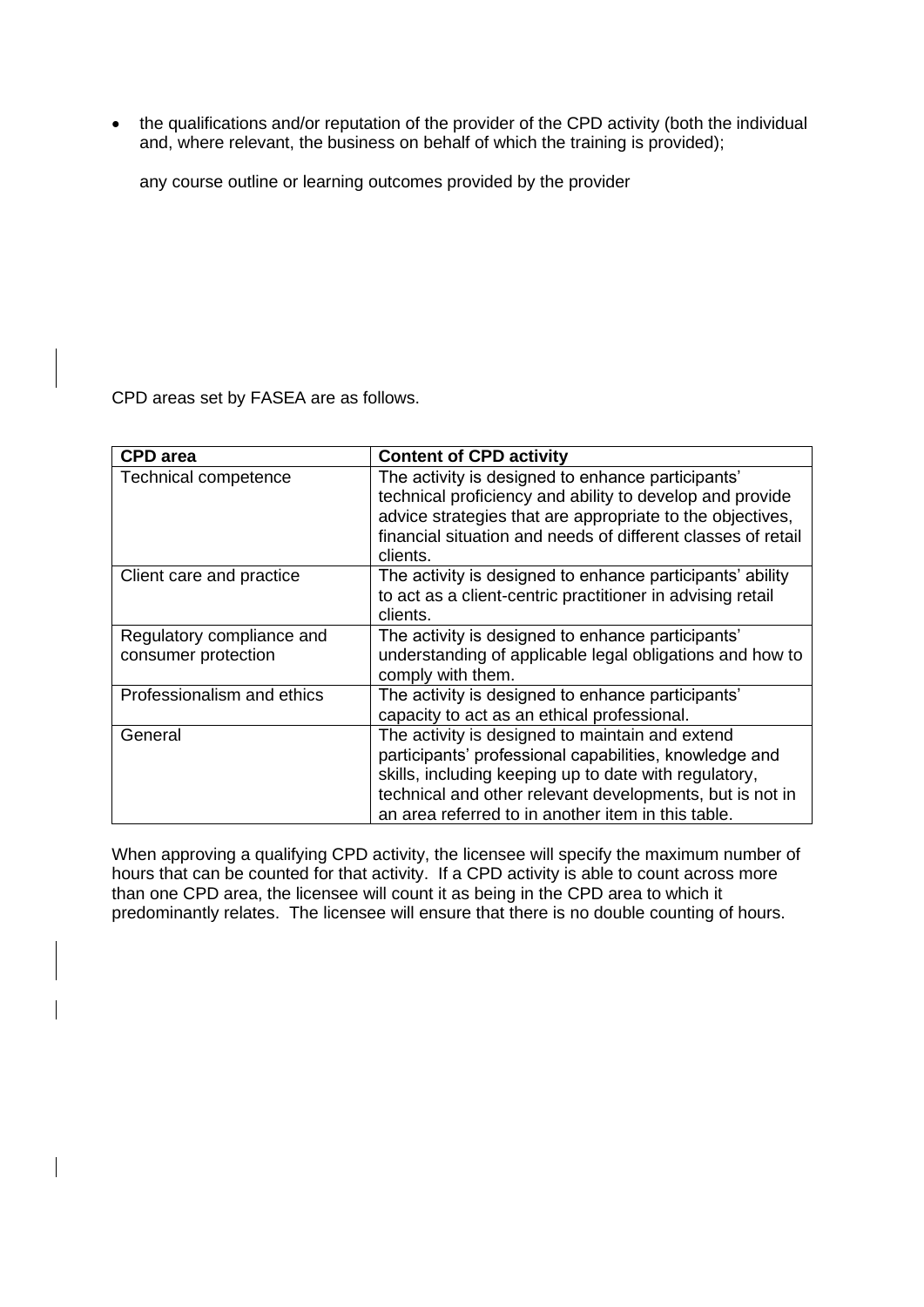## **CPD hours**

The law requires a financial adviser to complete at least 40 hours of qualifying CPD activities each CPD year. The law allows for this number to be reduced to 36 hours for part-time financial advisers in special circumstances with the prior written consent of the licensee.

In accordance with the legal requirements, the licensee requires its financial advisers to complete at least 40 CPD hours per CPD year. Part-time financial advisers wishing to reduce their CPD hours to 36 hours per year may apply to the licensee for consent to do so, setting out the reasons why the financial adviser's particular circumstances justify the reduction in hours. If the licensee is satisfied that the financial adviser's circumstances justify the reduction, it will provide consent in writing to the reduction. This assessment and, if appropriate, provision of consent will be done by the Training Manager.

At least 70 per cent of the minimum number of hours must be spent on qualifying CPD activities approved by the licensee. In usual situations, this will amount to 28 hours. For part-time financial advisers authorised to do 36 hours per year, this amounts to 25.2 hours.

Each financial adviser's qualifying CPD activities must include:

- five hours in technical competence
- five hours in client care and practice
- five hours in regulatory compliance and consumer protection
- nine hours in professionalism and ethics.

This is so, even where a financial adviser has received consent from the licensee to complete only 36 hours for the CPD year.

A maximum of four hours may be claimed for professional or technical reading. A maximum of 30 hours may be claimed for formal qualifying CPD activities. See above under "Assessment and approval of CPD activities" for an explanation of what is meant by formal qualifying CPD activities.

A financial adviser who leads or conducts a qualifying CPD activity may count the number of hours preparing and delivering that activity.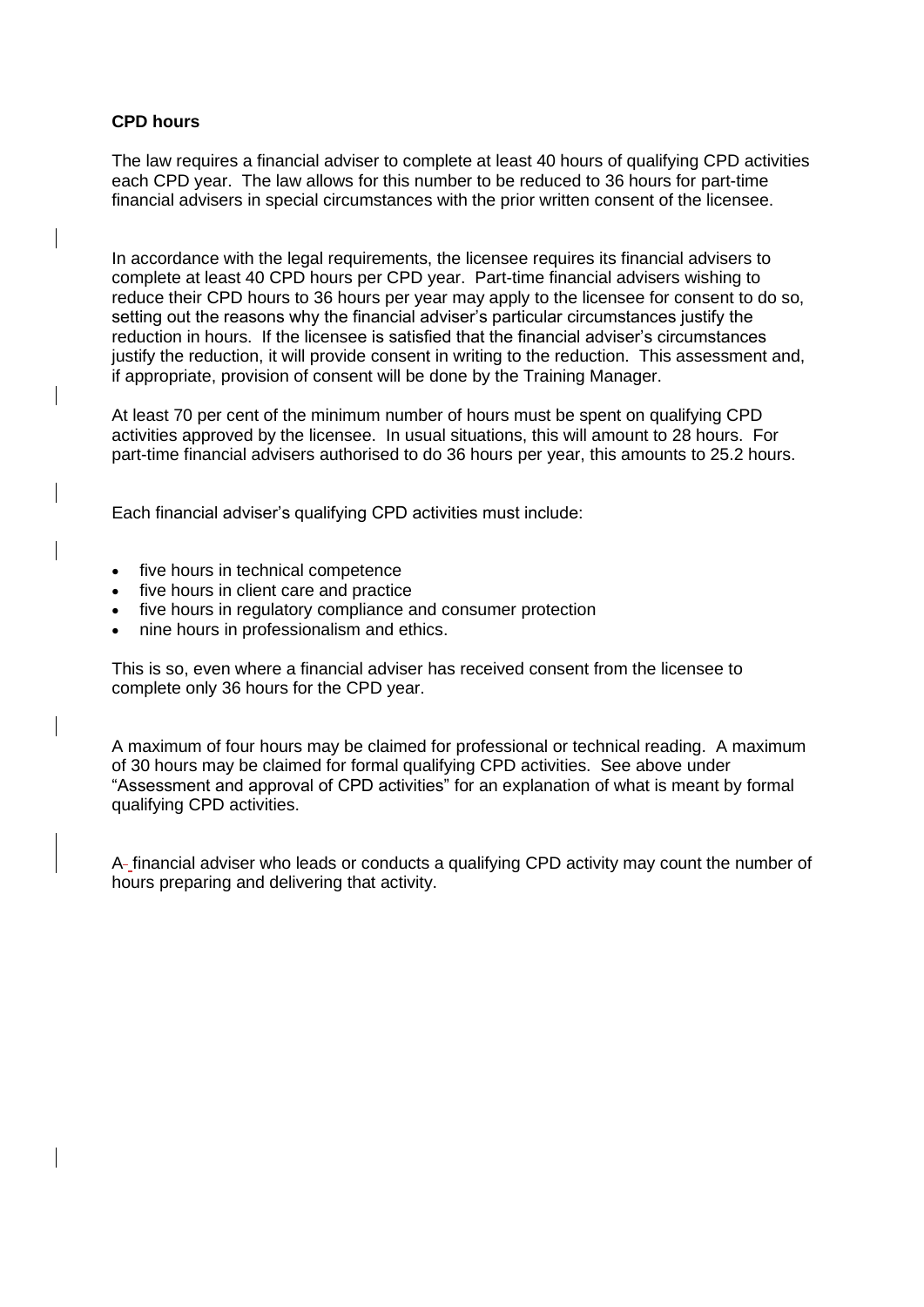# **Checking compliance**

The law requires the licensee to check the compliance of the:

- licensee; and
- each financial adviser

with this CPD policy and the Determination. The Training Manager will assess this quarterly and provide a report summarising their findings to the Compliance Committee in time for consideration at each quarterly Compliance Committee meeting.

This process will be assisted by the maintenance of CPD plans and registers by the Training Manager and the provision of supporting documentation (such as certificates) to the Training Manager by financial advisers upon completion of each activity or on request by the Training Manager.

At each annual preparation of the following year's CPD plans and registers for financial advisers, the Training Manager will conduct a further assessment as to whether each financial adviser has met their ongoing CPD requirements for the current CPD year.

From time to time, the licensee will engage an external service provider to conduct an assessment of the licensee's CPD processes.

## **Record keeping**

The law requires a financial adviser to make and maintain complete and accurate records of various aspects of their CPD. The licensee assists each financial adviser to do this by maintaining a CPD plan and register for each financial adviser.

The law also requires the licensee to retain evidence of CPD undertaken during the licensee's CPD year by each of its financial advisers.

Each CPD plan and register records:

- each qualifying CPD activity the financial adviser undertakes
- when each qualifying CPD activity is undertaken
- the number of hours spent on each qualifying CPD activity
- the progress of implementation of the financial adviser's CPD plan.

The CPD plan and register is in the form of a spreadsheet with built-in formulas identifying where an activity may or may not be counted for the purposes of meeting requirements for CPD hours. The CPD plan and register will be maintained electronically by the Training Manager.